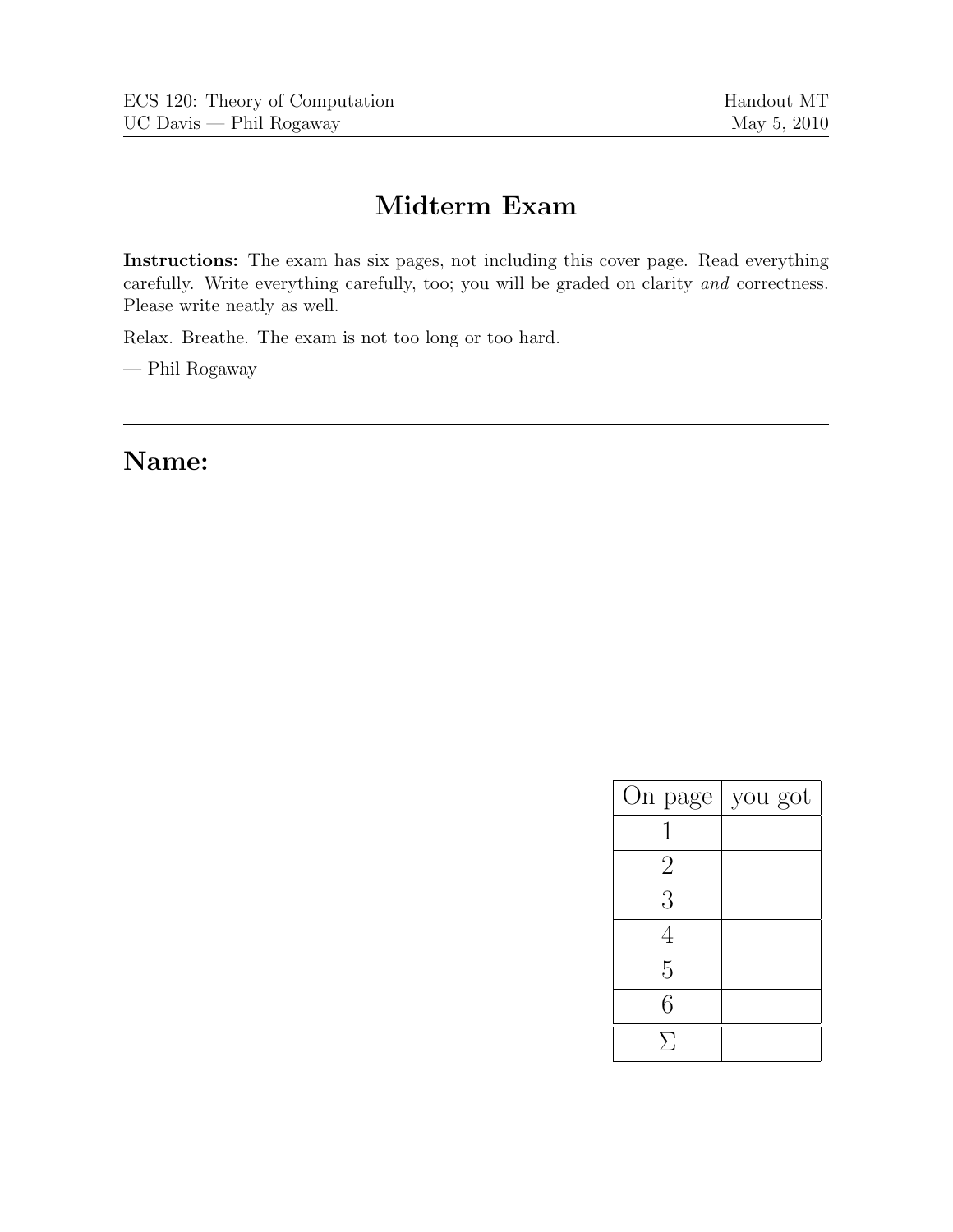## **1 Short Answer**

**(1.1)** Complete the definition: A *language* over an alphabet  $\Sigma$  is

**(1.2)** List the first five strings, in lexicographic order, of the language

 $L = \{x \in \{a, b, c\}^* : x \text{ contains at least one } a \text{ and at least one } b\}.$ 

Assume, as usual, that characters are ordered  $a < b < c.$ 

**(1.3)** Explain what the **product construction** is and what we used it for.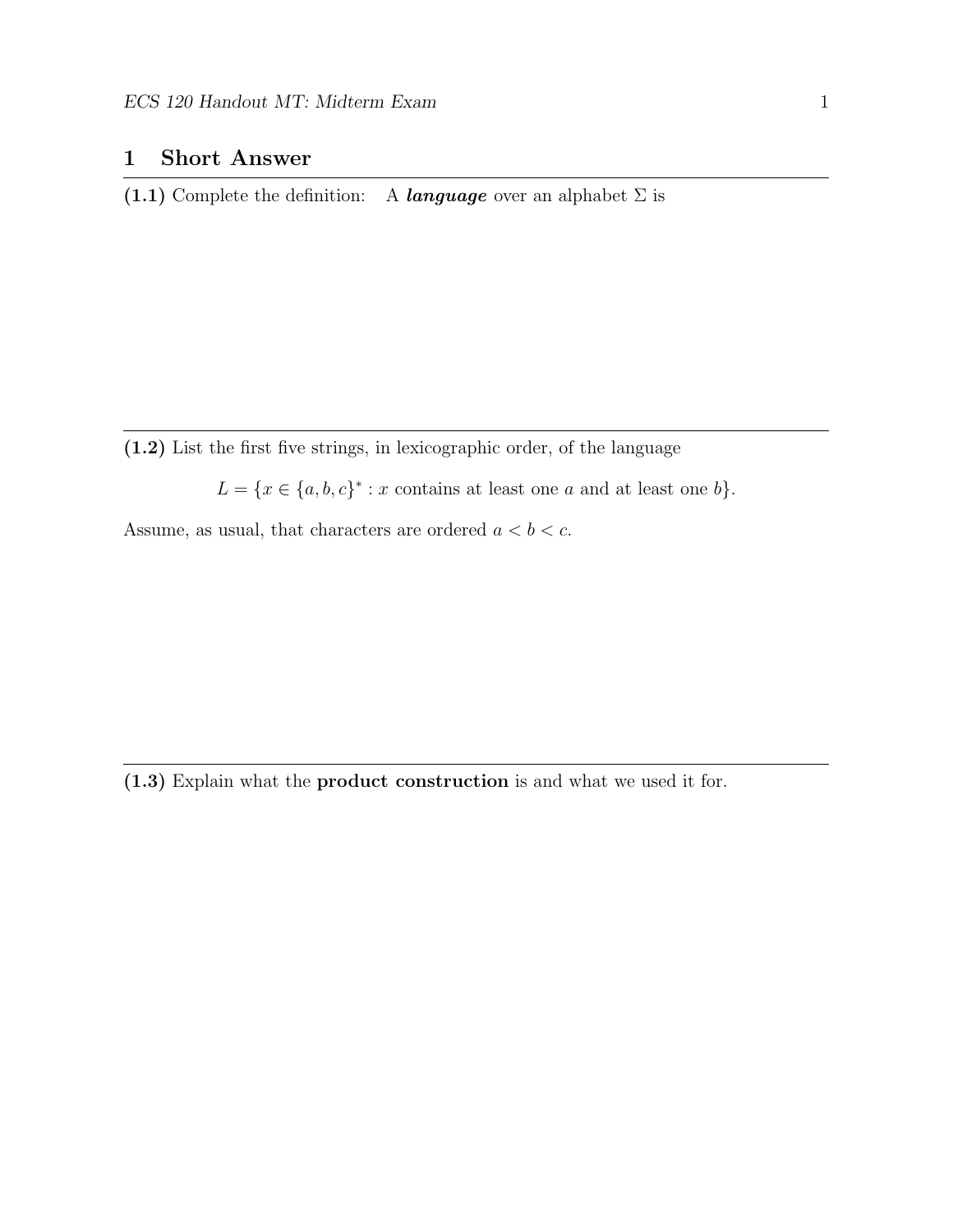**(1.4)** Using the procedure given in class and in your text, convert the following NFA M into a regular expression  $\alpha$  such that  $L(M) = L(\alpha)$ . Do not "simplify" anything as you go.



(1.5) You are given the regular expression  $\alpha = (00 \cup 11)^*$ . *Composing the constructions given in class and in your text* (do not "simplify" anything), imagine converting  $\alpha$  into a **DFA** M for which  $L(M) = L(\alpha)$ . How many states will M have? Justify your answer.

**(1.6)** Complete the definition: A CFL <sup>L</sup> is *inherently ambiguous* if: *(be precise with your quantifiers)*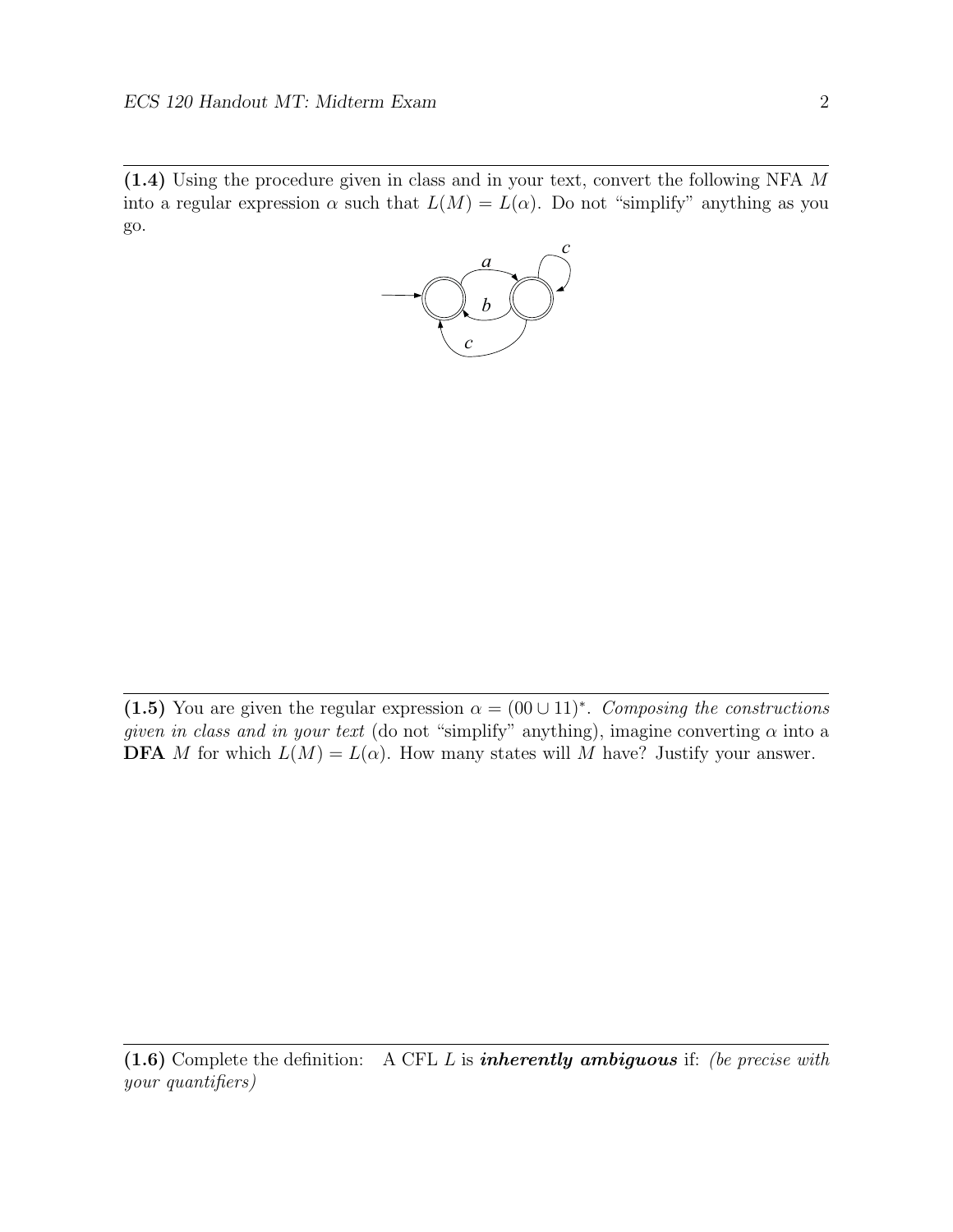**(1.7)** Complete the definition: A **regular** grammar is a CFG  $G = (V, \Sigma, R, S)$  where:

**(1.8)** Carefully explain what it **means** if one says "the CFLs are closed under union." Then prove that this statement is true.

**(1.9)** Carefully state the *pumping lemma* for **context free** languages. (Don't use the word "pumps" without defining it.)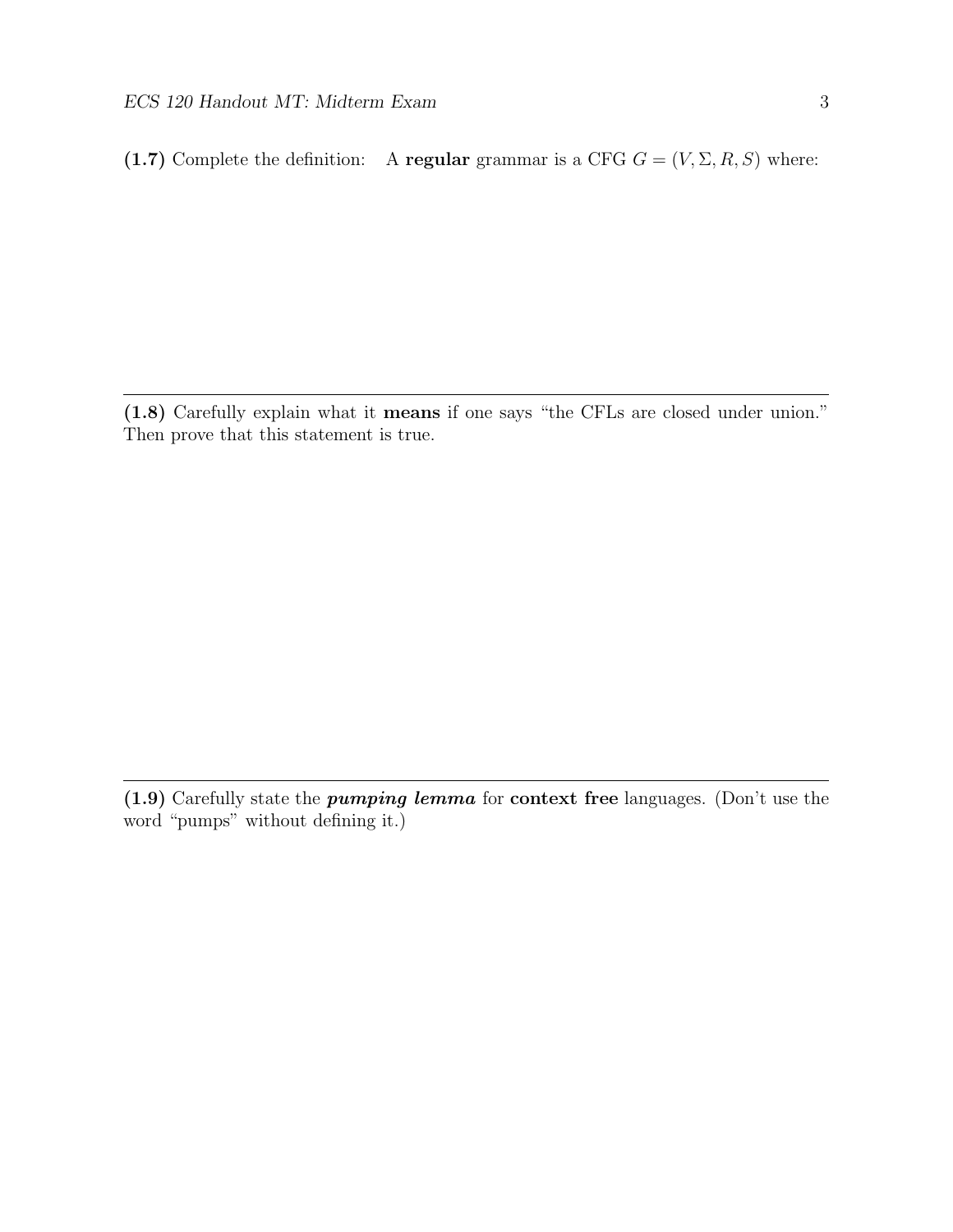## **2 Justified True or False**

Put an **X** through the **correct** box. When it says "Explain" provide a **brief** (but convincing) justification. **Where appropriate, make this justification a counterexample.** Choose the simplest counterexample you can find.

| <b>2.2.</b> If $L^*$ is regular then L is regular.<br>Explain: | False | True | <b>2.1.</b> For every number <i>n</i> , the language $L_n = \{0^n1^n\}$ is regular.<br>Explain: |
|----------------------------------------------------------------|-------|------|-------------------------------------------------------------------------------------------------|
|                                                                |       |      |                                                                                                 |
|                                                                | False | True |                                                                                                 |

**2.3.** Let  $M = (Q, \Sigma, \delta, q_0, F)$  be an **NFA** and let  $M' = (Q, \Sigma, \delta, q_0, F')$ , where  $F' = Q \setminus F$ is the complement of F relative to Q. Then  $L(M) = L(M')$ .

Explain: **True False**

| <b>2.4.</b> Let $L = \{a^n b^n : n \ge 0\}$ . Then $\overline{L}$ is regular. |            |  |
|-------------------------------------------------------------------------------|------------|--|
| Explain:                                                                      | True False |  |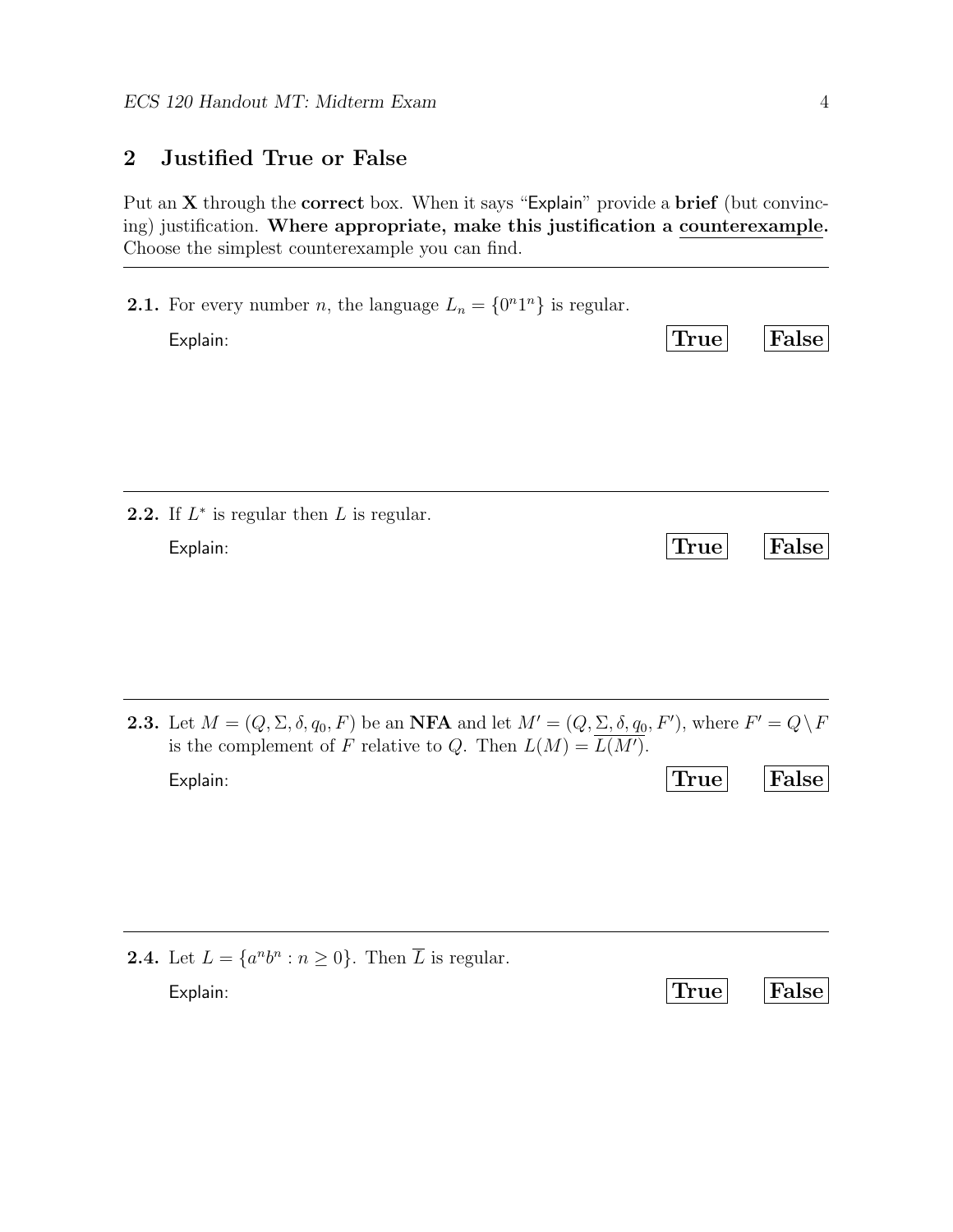**2.5.** Let noPrefix $(L) = \{w \in L |$  no proper prefix of w is in L}. If L is regular, then so is  $\mathbf{r}$ noPrefix(*L*). **True False** Explain:

**2.6.** The pumping lemma is a useful technique to show that a language is regular. Explain **True False**

**2.7.** Language  $L = \{w \in \{0, 1\}^* : w \text{ has an equal number of } 01 \text{'s and } 10 \text{'s}\}\)$  is regular. Explain **True False**

**2.8.** If an **NFA**  $M = (Q, \Sigma, \delta, q_0, F)$  has only accepting states (i.e.,  $F = Q$ ), then  $L(M)=\Sigma^*$ .

| ۰.     | ۰. | ۰. |         |  |
|--------|----|----|---------|--|
|        |    |    |         |  |
| ٦<br>٠ |    |    |         |  |
|        |    |    |         |  |
| . .    |    |    | I<br>۰. |  |
|        |    | ۰. | ۰.      |  |

| Explain: | True | False |
|----------|------|-------|
|          |      |       |